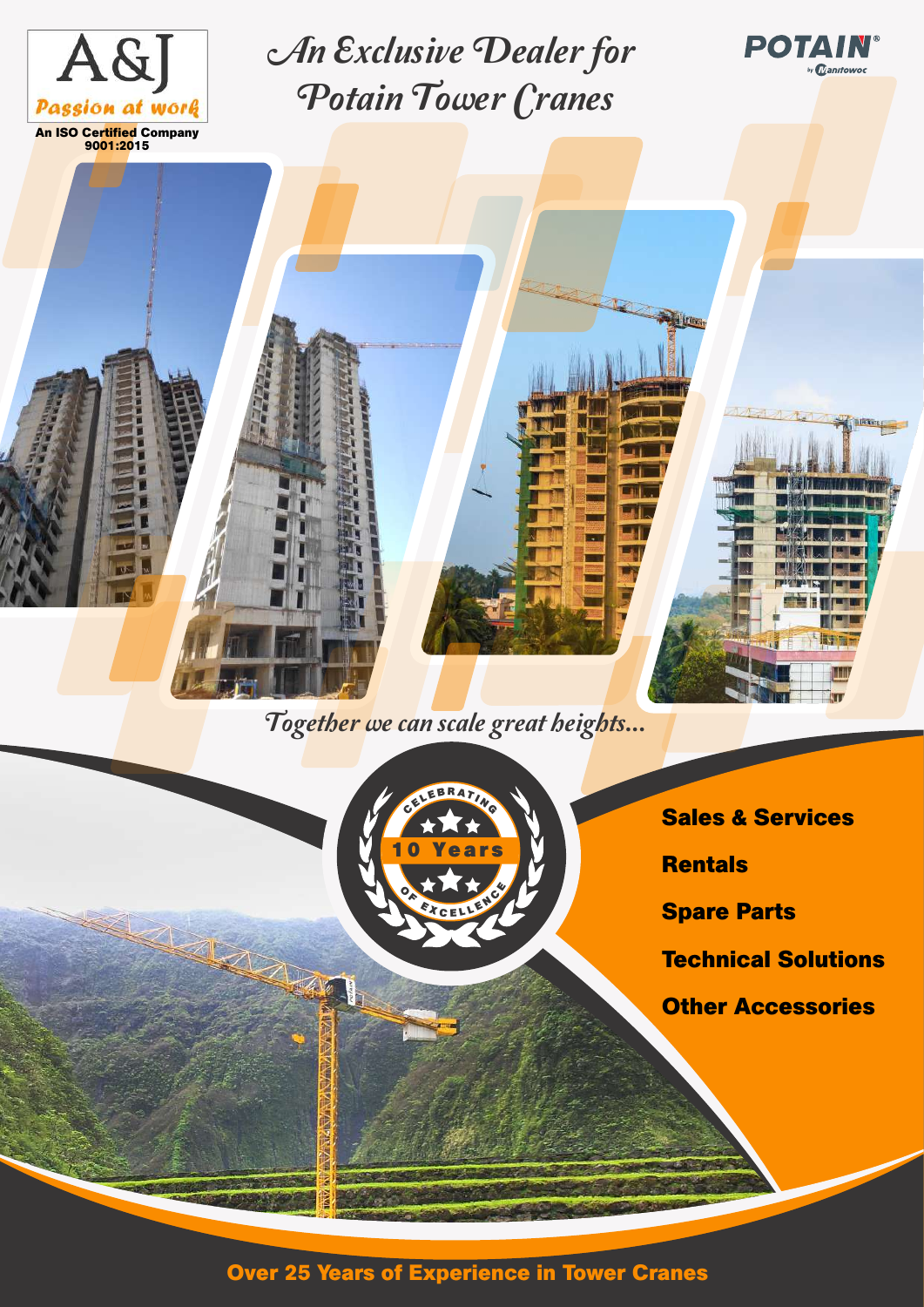

#### **About us**

A&J Infragear Authorized Dealer for Potain Tower Cranes provides a centralized and specialized range of tower cranes, construction equipments, construction tools and other systems. This, accompanied with high quality standards, top class service and safe work practices to ensure that client specific requirements and needs are met and exceeded in all situations.

With over 25 years of experience in providing engineering solutions to building, high rise and infrastructure projects, A&J Infragear has the ability to solve all logistics problems, the organization has a sound understanding of construction methodology, programming and financial constraints, ensuring the best solution for any situations.

#### **A&J - Manitowoc Channel Partners**

Poi





Our success come from having reliable, high quality and well maintained tower cranes, strong management and the knowledge of the best solution for each situation. We maintain the highest standards, apply diligence, give great attention to details, and ensure best practices and customer service. We provide smooth and safe cranes at competitive rates for the construction sectors. We consider ourselves a market leader in the field of tower cranes. Our main objective is to offer clients a world class service and become the supplier of first choice.

Clients satisfaction is A&J Infragear main concern, therefore we always consider ourselves as a channel partner.

#### **Director's Message**

A&J Infragear activities continuous to grow to match with the vibrant growth of " Global Economy" . We will continue to do our best to improve our efforts on all fronts to better our standards to serve customers, clients as well as the society.

#### **A&J Infragear Crew**

SAFETY<br>FIRST







A&J uses Genuine Parts and fights against Counterfeits parts : another battle for safety

A&J believes in "think Safety and Productivity" for the entire lifecycle of the crane : Transport, erection/dismantling, operation at jobsite location,Preventive and corrective maintenance.

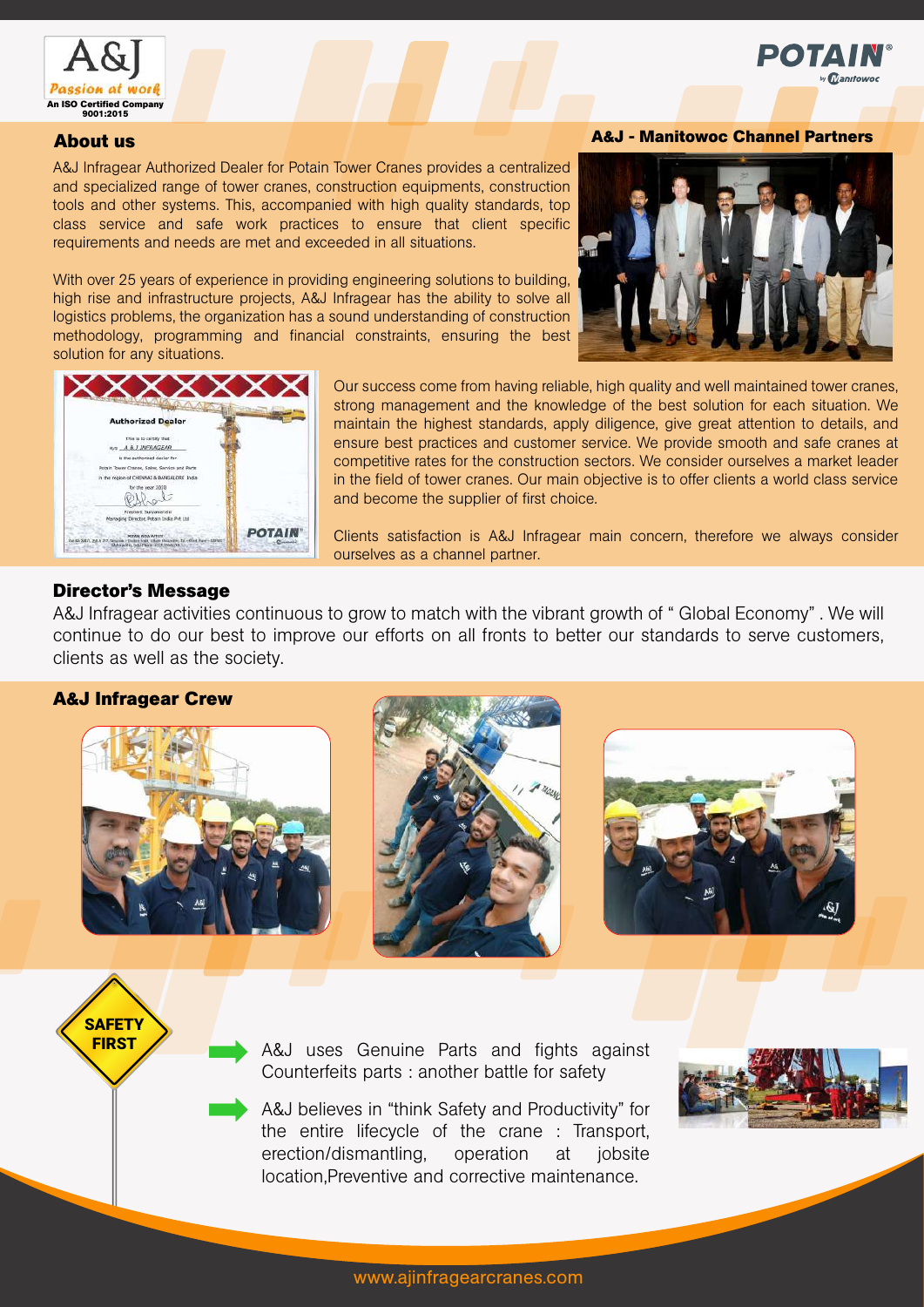



### **A&J Competency in Manual dismantling**

### **A&J Supplies Genuine Spare Parts from Manitowoc**



### **Our Projects**